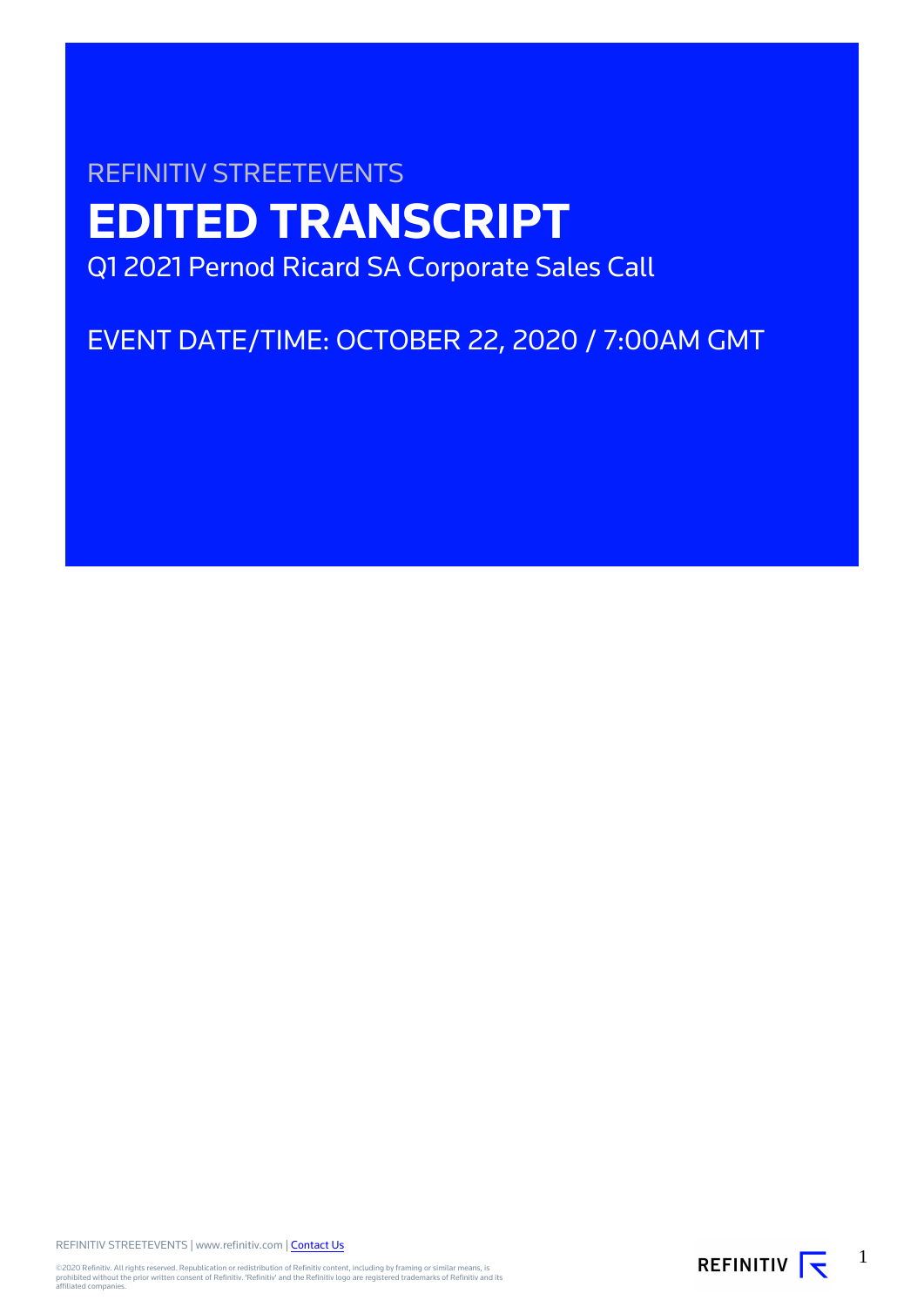#### **CORPORATE PARTICIPANTS**

**Helene de Tissot** Pernod Ricard SA - MD of Finance, IT & Operations and Member of Executive Board **Julia Massies** Pernod Ricard SA - VP of Financial Communication & IR

#### **CONFERENCE CALL PARTICIPANTS**

**Chris Pitcher** Redburn (Europe) Limited, Research Division - Partner of Beverages Research **Edward Brampton Mundy** Jefferies LLC, Research Division - Equity Analyst **Jean-Olivier Nicolai** Goldman Sachs Group, Inc., Research Division - Equity Analyst **Laurence Bruce Whyatt** Barclays Bank PLC, Research Division - Analyst **Pinar Ergun** Morgan Stanley, Research Division - Equity Analyst **Richard Withagen** Kepler Cheuvreux, Research Division - Research Analyst **Sanjeet Aujla** Crédit Suisse AG, Research Division - European Beverages Analyst **Simon Lynsay Hales** Citigroup Inc., Research Division - MD **Trevor J. Stirling** Sanford C. Bernstein & Co., LLC., Research Division - Senior Analyst

#### **PRESENTATION**

#### **Operator**

Ladies and gentlemen, thank you for standing by, and welcome to the FY '21 Q1 sales conference call. (Operator Instructions) I must advise you that this conference is being recorded today, Thursday, 22nd of October 2020.

I would now like to hand the conference over to first speaker today, Ms. Julia Massies. Thank you, and please go ahead.

#### **Julia Massies Pernod Ricard SA - VP of Financial Communication & IR**

Good morning, ladies and gentlemen, and thank you for joining our Q1 fiscal '21 sales presentation.

With us is this morning Helene de Tissot, our EVP for Finance, Production and IT. And without further ado, let me hand over to Helene.

#### **Helene de Tissot Pernod Ricard SA - MD of Finance, IT & Operations and Member of Executive Board**

Good morning to all. So let's start with our presentation on the Q1 net sales performance. So we are delivering an encouraging Q1 for this fiscal year '21. We see a minus 6% from an organic point of view, minus 10% from a reported point of view, in marked improvement versus Q4 of fiscal year '20. And this is due to the partial on-trade reopening and the continued resilience of the off-trade.

So if we look now at our markets, the off-trade remains very resilient in the U.S. and Europe. Our markets are benefiting from the partial on-trade reopening, though this channel is still disrupted. This is a good start in the U.S. and China with strong shipments ahead of festive season.

India is in double digit decline, but improving versus last year. Good resilience in Europe, thanks to the off-trade resilience and the staycation that happened over the summer. The continued strong dynamism in the market like the U.K. and Germany, we are near stable in France, but declining in Spain, which is a market very much exposed to the on-trade and Russia.

Travel Retail is still in very significant declines, in spite of some domestic travel resuming.

Moving now to the Brands. So our Strategic International Brands are in decline by 10%, with significant declines for Martell, Chivas and Ballantine, due mostly to Travel Retail, but continued strong growth of Malibu and The Glenlivet and resilience of Jameson.

Strategic Local Brands are in decline minus 6% with decline of Seagram's Indian whiskies, but double-digit growth of brands like Kahlua, Passport, Ramazzotti and Wiser's.

Specialty Brands are in strong growth, plus 30%, thanks in particular to Lillet, Malfy, Aberlour, our tequila brands, Avion, Altos and our Gin Monkey 47.

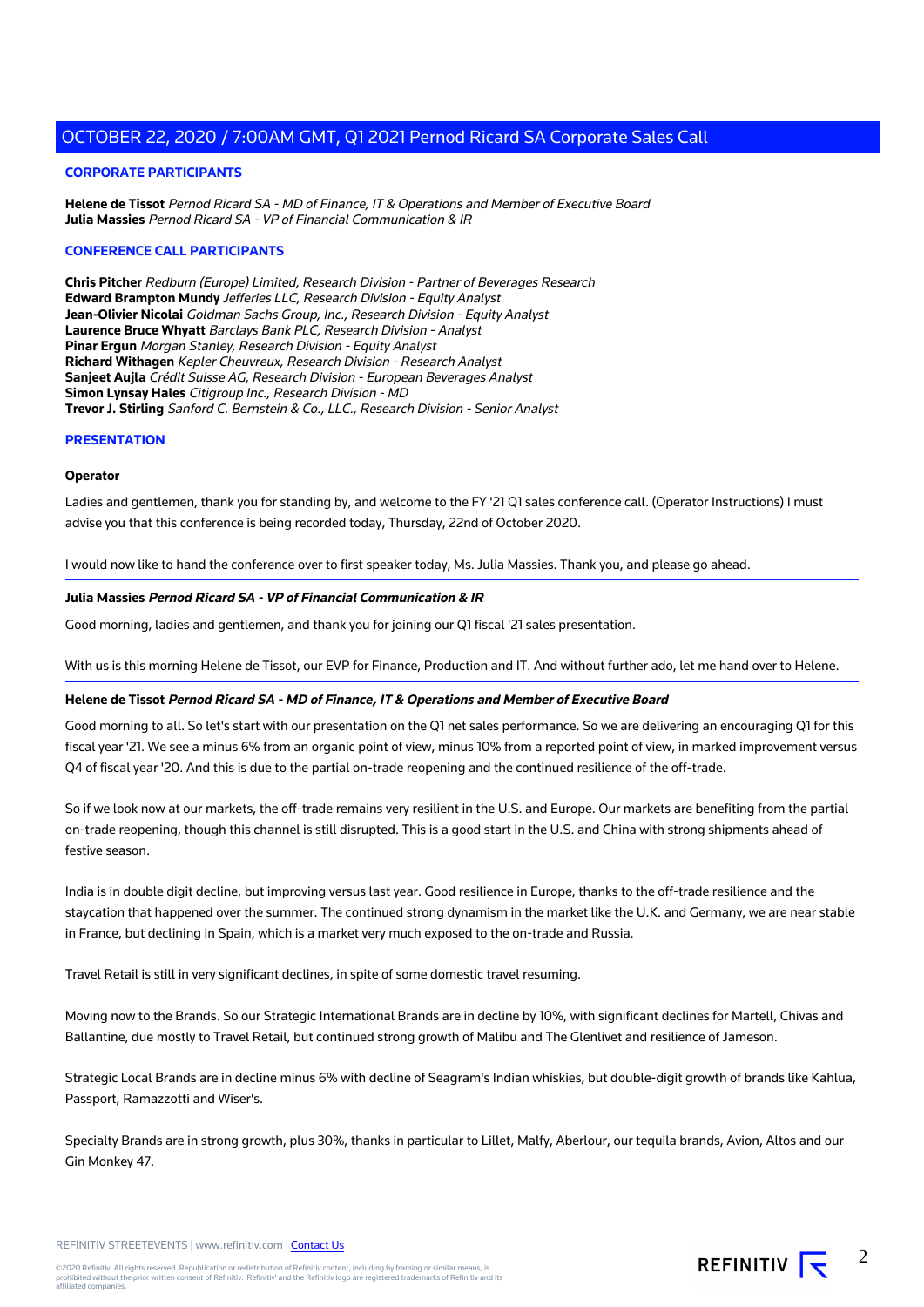Strategic wines are in growth as well, plus 9%, driven by double-digit growth of Campo Viejo and Brancott Estate and Jacob's Creek, which is growing by 8%.

If we move now to our 4 whiskey markets, starting with the U.S. The U.S.A. is growing by 6%. We qualified the market robust, thanks to strong off-trade resilience and on-trade reopening. Q1 sales have benefited from good shipments ahead of festive season but some adverse channel and category mix.

Jameson is in good growth and driven by Original and continued development of Cold Brew and Black Barrel. And as well continued strong dynamism of growth relays like The Glenlivet, tequilas Altos and Avion and American whiskey portfolio and a very dynamic growth of tried and trusted Bastion brands like Malibu and Kahlua.

Global Travel Retail is down minus 64%, decline obviously, largely due to the passenger traffic, which is still significantly down versus pre-COVID-19 levels. Very limited sell-out trend improvement versus our last quarter fiscal year '20.

There is some positive impact of the opening of the Hainan Island in China to spirits duty free sales that happened first of July.

China -- returning to growth, plus 4%, so good growth supported by the on-trade recovery and sell-in ahead of Mid-Autumn festival that happened the first week of October.

Martell sell-in are stable but depletions in double-digit growth, and I'm referring to the July and August wholesaler depletion. Chivas Regal is back to high-single digit depletion growth. And our growth relays Absolut and The Glenlivet are continuing as well to develop very strongly.

India, minus 13%, which is improving versus Q4 fiscal year '20, but the market is still largely impacted by COVID-19, and that's why the demand is still in double-digit decline.

Sell-in ahead of sell-out in key states in order to avoid some disruption in some of supply chain before festive season, mainly Diwali in November.

Our Strategic International Brands are very resilient, with -- in particular, double-digit growth of Jameson and Ballantine's.

So I move now to the other key markets in Europe. So Europe is posting a performance of minus 5%. France is at minus 2%, which is showing improving trends versus last quarter of fiscal year '20, thanks to the on-trade reopening. And we had a high basis of comparison last year where Q1 was growing by 3%.

Spain is down minus 26%, and this is due to the significant on-trade exposure in that market in the context of, this summer, night outlets closed and as well, strict restriction happening for bars and restaurants, with lower tourism in July and August.

U.K. posted a strong growth of plus 22% with broad-based acceleration with an off-trade dynamic and more than offsetting the decline of on-trade. And we have a lot of positive pricing, thanks to the increases that happened in Q4 fiscal year '20.

Germany, double-digit growth as well of 12%, with strong growth driven by brands like Lillet and Ramazzotti, with very strong price/mix on Strategic brands.

Russia is delivering a double-digit decline in this first quarter due to lower on-trade demand and as well high basis of comparison. Russia was growing by 13% last year at the same time.

Poland is in double-digit growth due to the strong development of Jameson and Ballantine's Finest.

Moving now to Americas, which is growing by 5%, including U.S.A., strong growth in Canada with some advanced shipments that were

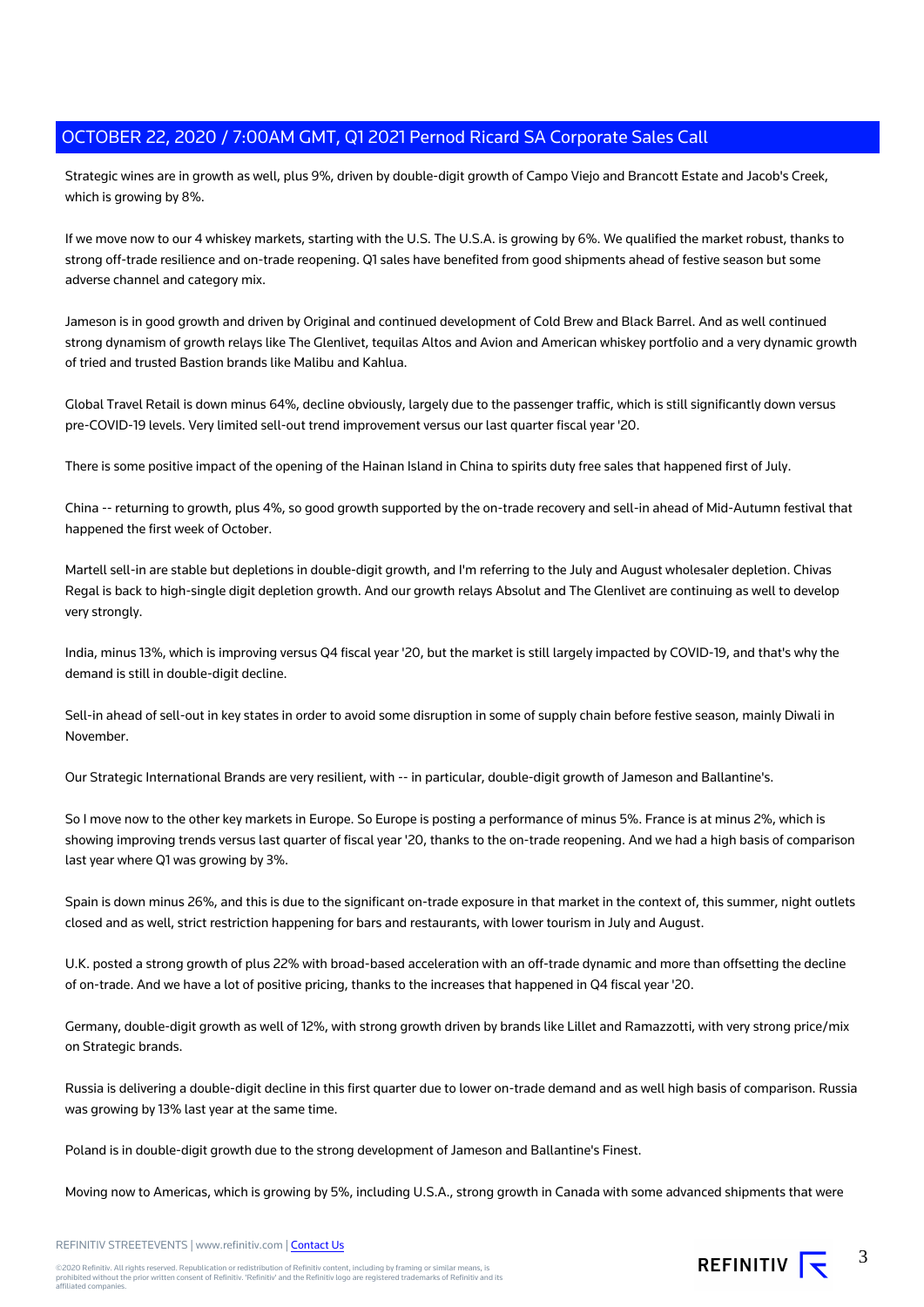primarily driven by Jacob's Creek, The Glenlivet and Absolut.

Brazil is in gradual rebound, but this is enhanced by favorable phasing.

Mexico is growing, driven by Strategic International Brands and Passport, with a low basis comparison.

Asia, rest of the world, including China and India, in decline by 12%, with Japan declining due to a limited footfall in the on-trade during the first quarter and better resilient price/mix.

Korea is growing by the 13%, driven by Strategic International Brands and positive pricing based on positive phasing in those figures.

Southeast Asia, most countries are still impacted by the pandemic and trade disruptions.

Africa Middle East is in decline, primarily driven by South Africa minus 42%, with still very strict rules throughout Q1 and even a new ban that happened in the summer, despite continued strong performance in Turkey, plus 49%.

Moving now to our conclusion and outlook. So Q1 of this fiscal year is in decline but in marked improvements versus Q4, as expected. Thanks to brand resilience in the off-trade and partial reopening of the on-trade.

For the full year '21, Pernod Ricard expects continued uncertainty and volatility, in particular relating to sanitary conditions and their impact on social gatherings and travel.

We expect a lot of challenging economic conditions. The off-trade will remain resilient in the U.S. and Europe, but prolonged downturn in Travel Retail and on-trade disruption throughout fiscal year '21.

We expect return to growth in China and gradual improvement in India. Q2 to still be strongly impacted by COVID-19, but sales to return to growth in the second half of the fiscal year '21.

We're going to continue implementing our clear strategy with the acceleration of the digital transformation. We will as well continue to have a very strict cost discipline with the agility to reinvest to adjust to evolving market opportunities.

#### **Julia Massies Pernod Ricard SA - VP of Financial Communication & IR**

Thank you very much, Helene. We will now take your questions. Operator, please can you open the line for questions?

# **QUESTIONS AND ANSWERS**

#### **Operator**

(Operator Instructions) All right, our first question comes from the line of Edward Mundy from Jefferies.

#### **Edward Brampton Mundy Jefferies LLC, Research Division - Equity Analyst**

I've got 3, please. I think in the first quarter, there was some shipment phasing impact after the sharp decline in Q4. I was wondering whether you're able to indicate what you think your depletions were in the first quarter.

Second question is on your guidance, you expect Q2 to still be strongly impacted by COVID-19 which implies that Q1 was also strongly impacted. I mean is the read that Q2 will not be worse than Q1 at this stage?

And then the third question is around Travel Retail. We've had now a couple of quarters to look at the weakness. Do you get a sense that, that consumption occasion from Travel Retail has shifted into other channels such as the traditional off-trade?

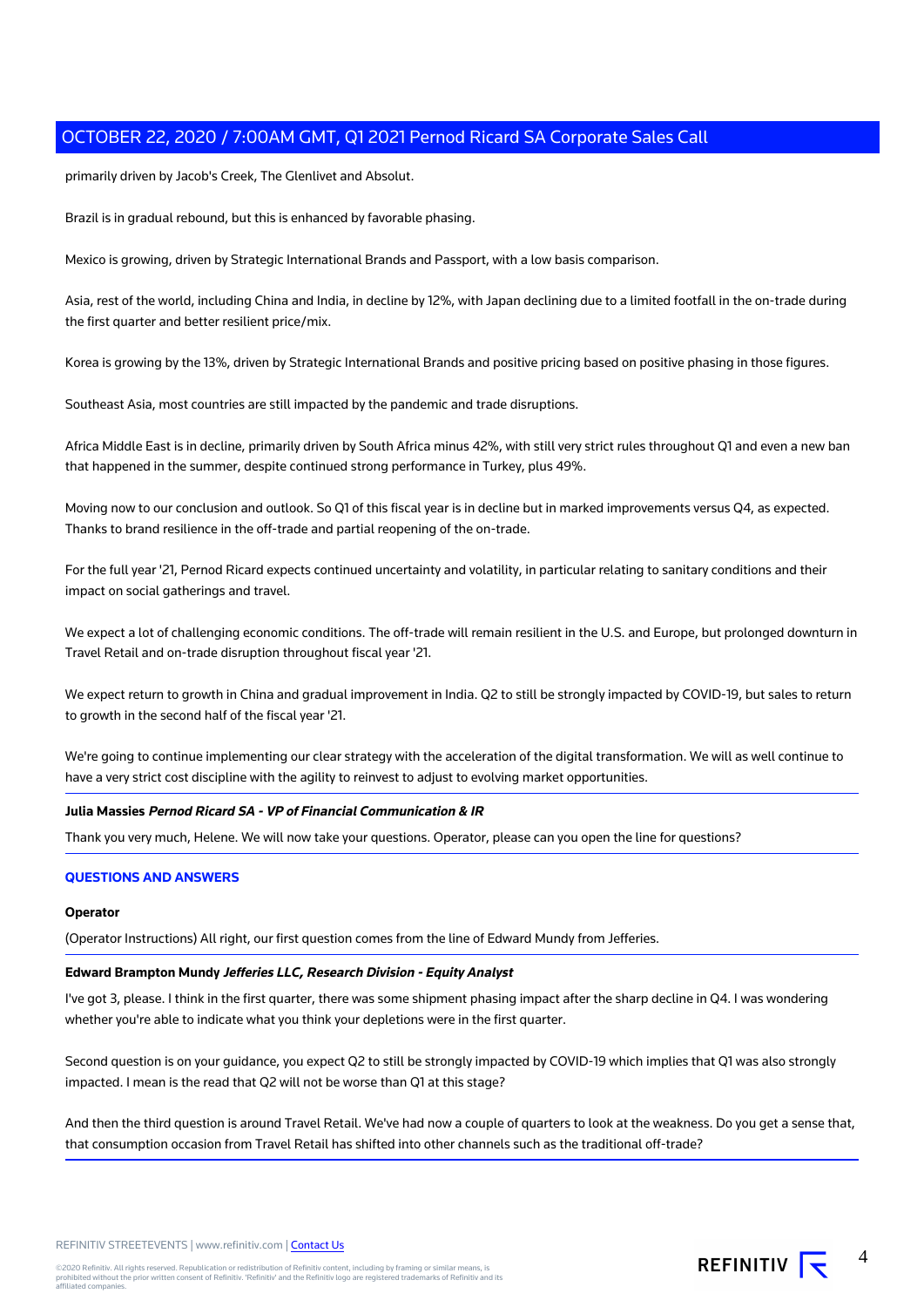## **Julia Massies Pernod Ricard SA - VP of Financial Communication & IR**

Ed, sorry, just on your first question, please, the sound was cut a little bit. You were asking about shipment phasing. What geography were you referring to, please?

### **Edward Brampton Mundy Jefferies LLC, Research Division - Equity Analyst**

Yes, just the -- there's some shipment phasing impact after the very sharp decline in the last quarter. Do you have a sense as to what your depletions were in the first quarter?

#### **Julia Massies Pernod Ricard SA - VP of Financial Communication & IR**

This is the global question?

#### **Edward Brampton Mundy Jefferies LLC, Research Division - Equity Analyst**

Yes, global question. Yes.

### **Helene de Tissot Pernod Ricard SA - MD of Finance, IT & Operations and Member of Executive Board**

Okay. So let me start with this one. So I think, as you said, we have a encouraging Q1, which is largely due to the fact that the off-trade is still evolving very well, despite the on-trade is opening in key geographies like the U.S. and Europe. And when it comes to, let's say, phasing or significant difference between the shipments and depletion to -- I mean to simplify the answer I would say there is nothing very specific to highlight.

We have some slightly, let's say, higher shipments that we mentioned earlier like in India, but it's only a question of few days to support, let's say, great logistics and supply chain for the weeks to come in the festive season. So the figures for India probably a bit better let's say underlying demand, I would say.

So the other geographies, is nothing significant to report. Please let me know if I'm answering your question because the sound is really not great.

Moving to the -- your second question in terms of the guidance and Q2 versus Q1. Well, it's fair to say that Q1 has been encouraging with a significant improvement versus Q4, which was expected.

Moving now to Q2, we believe that we cannot assume at that stage that Q2 is gonna in turn improve versus Q1 for the following reasons. So first, quite obviously, there is some more restrictions coming on a daily basis in Europe and -- with respect to the second wave of COVID, which is disrupting on-trade and social gatherings, probably even more than in Q1.

We had some positive staycation effect in Q1 that we do not expect will happen in Q2.

GTR is not improving, and we don't believe it will in the coming weeks and months. India is still in a slow recovery mode. And as I just mentioned, the Q1 figures is probably a bit stronger than the underlying demand. We have as well some phasing in Q2 compared to last year with Chinese New Year phasing, which is 3 weeks later this year than last year, meaning it's going to be mid Feb vs end of Jan last year, which should impact Q2 and there is still a lot of uncertainty around Q2 and what would be the outcome of Mid-Autumn festival in China and obviously as well OND season in the Western world.

So that's why we believe that we cannot assume that Q2 will in turn improve versus Q1.

Then your last question on Travel Retail and shift to domestic. So that's fair to say that this is happening. It's probably quite difficult to quantify. But yes, this is happening in many geographies but -- so we cannot quantify that.

#### **Operator**

And your next question comes from the line of Sanjeet Aujla from Crédit Suisse.

REFINITIV STREETEVENTS | www.refinitiv.com | [Contact Us](https://www.refinitiv.com/en/contact-us)

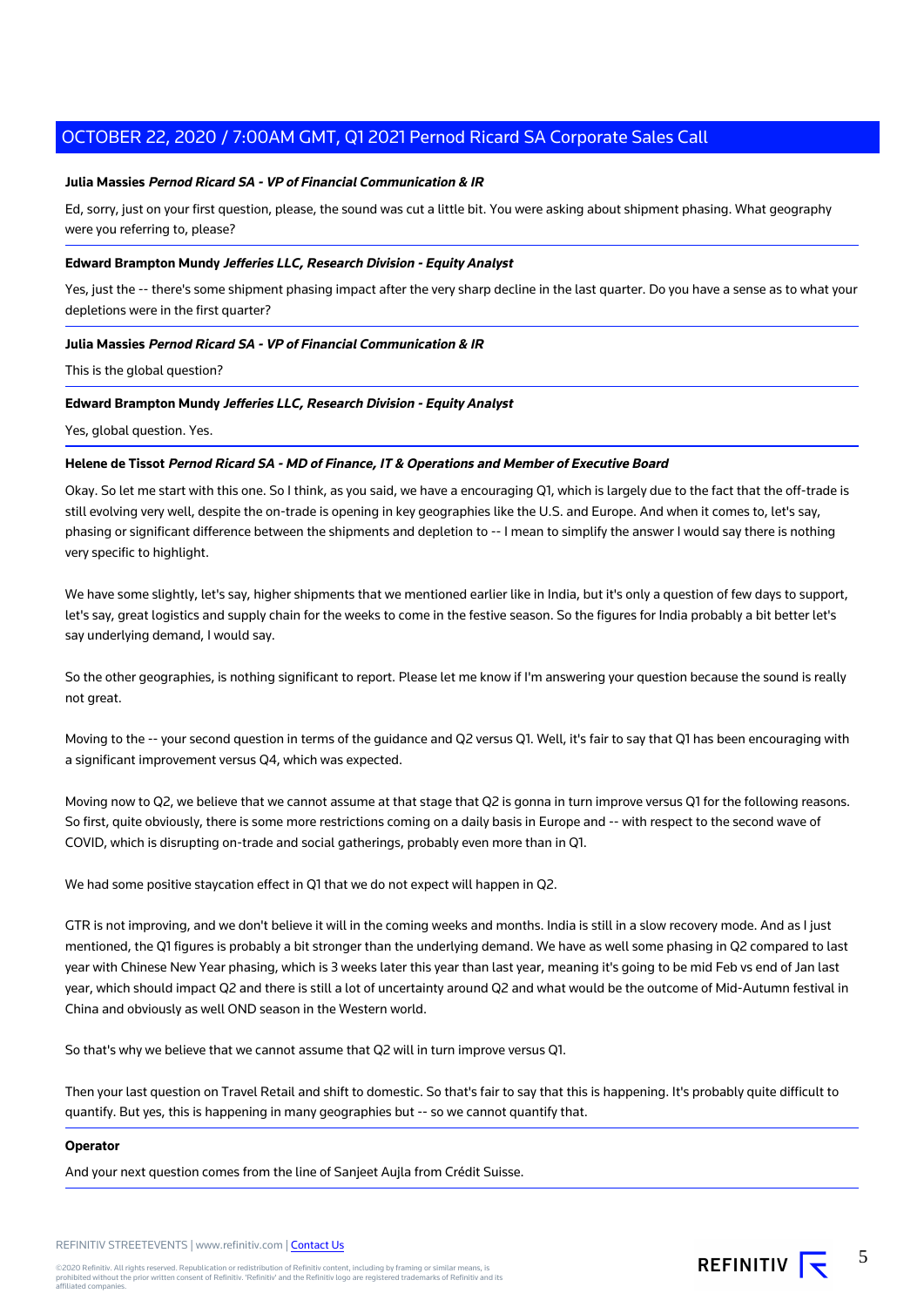# **Sanjeet Aujla Crédit Suisse AG, Research Division - European Beverages Analyst**

Morning Helene and Julia, a couple of questions from me, please. Firstly, on the U.S., the plus 6% figure you reported, is that in line with your sell-out trends? And where do you think the market is growing right now in terms of sell-out in the U.S.?

And then just a follow-up on China. Can you just talk a little bit about what you're hearing anecdotally of a Mid-Autumn Festival and within your sort of Q2 Martell depletions, how the on and off-trade is performing, please?

# **Helene de Tissot Pernod Ricard SA - MD of Finance, IT & Operations and Member of Executive Board**

Okay. So starting with the question on the U.S., so -- well, first, maybe let me answer the question on the market. So -- well, it's obviously -- still, it's too early to say what would be the more, let's say, normalized long-term trend, knowing that we have only a few weeks behind us of the fiscal year '21. Market trends looks better than in Q4, and this is driven primarily by the recovery of the on-trade and the off-trade holding well despite the reopening of the on-trade.

It would appear that the market is growing faster than its long-term trend, which was just up as 4%, let's say, before COVID.

We see as well the consumer trends that we were referring to for fiscal year '20 being still very clear and consistent, meaning the strong alcohol consumption, the continued success of tried and trusted brands as well the e-commerce trends, still a strong premiumization as well.

So all those things are quite consistent with the end of fiscal year '20 and spirits are still the most dynamic category in beverage. So that's what I can say on the market dynamics.

Moving now to our sell-out performance. So it is -- our sell-out are back to growth, and this is thanks to the on-trade improvement and to the strong resilience of the on-trade. We believe we can assume sell-in are broadly in line with the sell-out, meaning mid-single digits. But it remains just 2 months of data for our sell-out and OND is just ahead of us, which will obviously give much better indication in the coming weeks.

If I move now to your question on the China, so for Mid-Autumn Festival, too early, I'm afraid. We're going to have depletion results in November.

So I cannot give you a true view of what's happening for MAF, but our insights are strong.

And for the, let's say, performance of the trade, it's broadly reopened, both the off-trade and on-trade. For the on-trade, we believe that 10% are probably not coming back into business.

But the footfall in the on-trade is still improving vs this summer and probably not at pre-COVID levels, but we see as well some higher level of spending per head, larger basket size, so -- which means that it's probably, let's say, normalized because of that trend.

# **Sanjeet Aujla Crédit Suisse AG, Research Division - European Beverages Analyst**

Got it. And sorry, I didn't quite hear your conclusion on the U.S., but was that sell-in is consistent with sell-out at mid-single digit? Did I hear that correctly?

# **Helene de Tissot Pernod Ricard SA - MD of Finance, IT & Operations and Member of Executive Board**

Yes, broadly in line with the sell-in, which means that probably mid-single digits for the sell-out. But I was making a remark saying, well, it's only -- we only have 2 months of data. Can you hear me well?

#### **Sanjeet Aujla Crédit Suisse AG, Research Division - European Beverages Analyst**

Yes, yes, yes, I can hear you better. Yes.

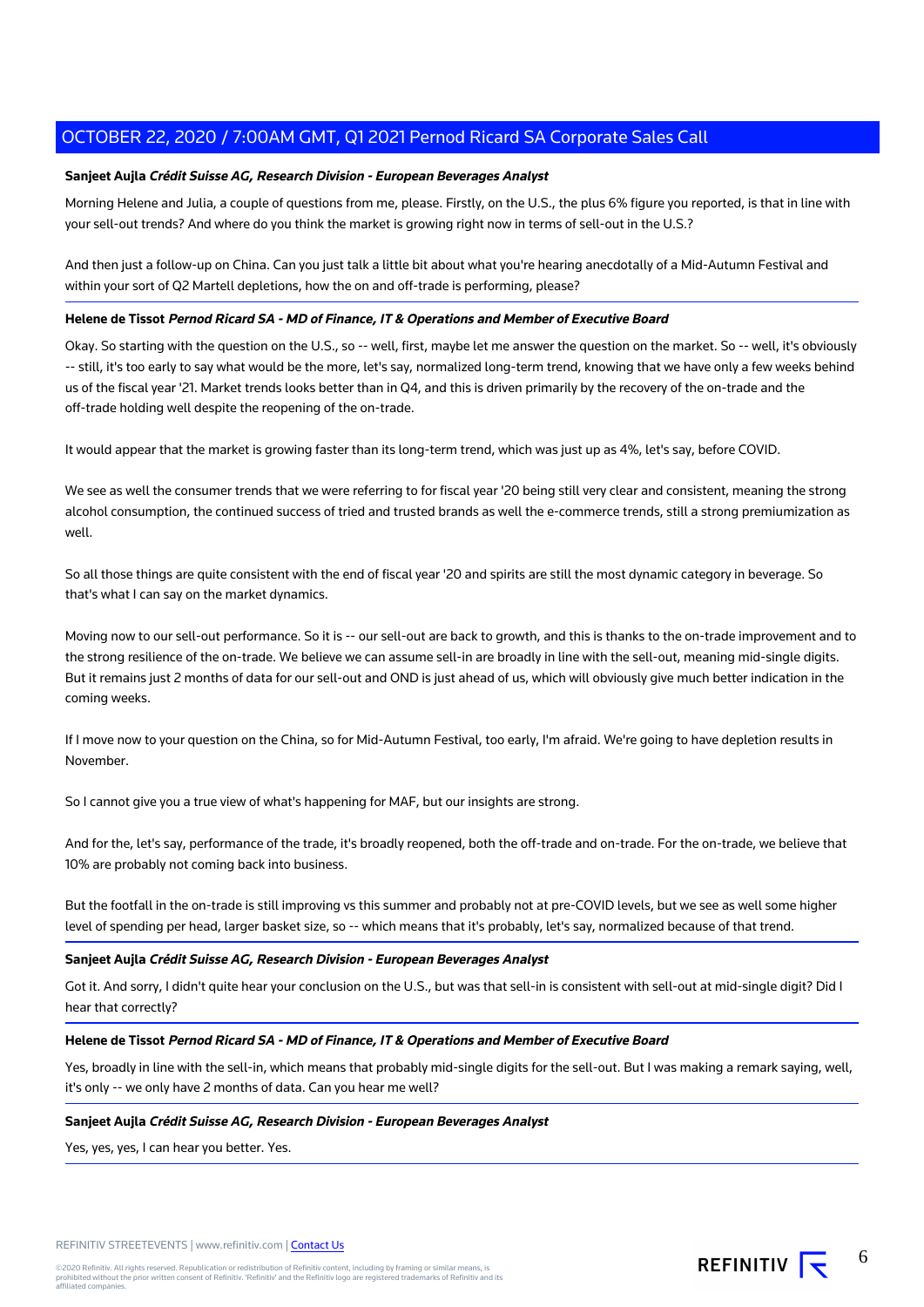# **Helene de Tissot Pernod Ricard SA - MD of Finance, IT & Operations and Member of Executive Board**

Okay, so we only have 2 months of data. So it's a bit too early to say. And obviously, we are just ahead of OND, which will give us a much better indication of where we stand.

# **Operator**

And your next question comes from the line of Laurence Whyatt from Barclays.

# **Laurence Bruce Whyatt Barclays Bank PLC, Research Division - Analyst**

Just following up maybe on Sanjeet's questions about China. It sounds like that depletion level is -- you said it was in double digits, yet your sell-in was only about 4%. Could you give us an idea of your stock levels in China? Do you think that the stock levels are now going down because we understand that at the end of your full year 2020 your stock levels were back to normal levels?

Are you now -- do you think your stock levels now are a bit lower than they would normally be?

Secondly, on Travel Retail, how -- what's the impact of Hainan Island? It's still very early for that channel to be open. Is it a very small part or is there bit more material, it's why your Travel Retail numbers are slightly better than perhaps people expected?

And then finally, in the U.S., you've mentioned resilience in the off-trade as the on-trade returns. Would you expect that trend to continue if people continue to work from home in the sort of brave new world that we are starting to see? Or do you expect that to sort of die down as people return to the on-trade?

## **Helene de Tissot Pernod Ricard SA - MD of Finance, IT & Operations and Member of Executive Board**

So starting with China. The question was on stock level. Well, I would say, anyway, we believe we have a broadly normative level of stock everywhere even during the period of the year. So for China, we don't have the depletion for the month of September. So too early to give you the most updated view, including what would be MAF performance, as I just mentioned.

But we believe we have a normative level of stock for the end of the year. As you mentioned, we had a healthy level at the end of June. So we'll be able to comment more when we have the MAF figures. But likely to be healthy. As I mentioned, the -- we have some early insights on MAF, which are strong.

Then on Travel Retail, your question, Hainan, is a very good question. Our performance, as you saw, was minus 64% for Q1 in net sales, which is probably a bit better than the volume performance. And by the way, when you look at the passenger traffic figures, it's more minus 80%, which is quite consistent with our volume performance for the quarter. So our net sales performance is a bit better than our volumes performance, thanks to mix, which is positive, and this is linked to the performance of 2 brands, Martell and Royal Salute that are more resilient than the rest of the portfolio.

And for Martell, this is linked to the beginning of some shipments to Hainan, which, as you mentioned, is an opportunity. This offshore duty free has enabled retail to benefit from this duty-free system since 1st of July. So this is an opportunity that we will obviously capture in the coming weeks and which has already some positive impact on our Q1 figures.

U.S. this is a question about the long-term trend. Obviously, it's a bit early to give you any definitive view of what would be consumer trends and, let's say, shift from the on-trade to the off-trade. Well, what you can -- what we can say is that so far, we believe that the on-trade will be back. Obviously, it's going to take a bit more time with everything happening around the pandemic evolution.

And as I briefly mentioned before, we can see in this Q1 in the U.S., some -- quite similar consumer trends than let's say, between March and June, meaning there's a very strong alcohol consumption with a small group at home that are probably replacing big gatherings and moment of consumption around, let's say, relaxing.

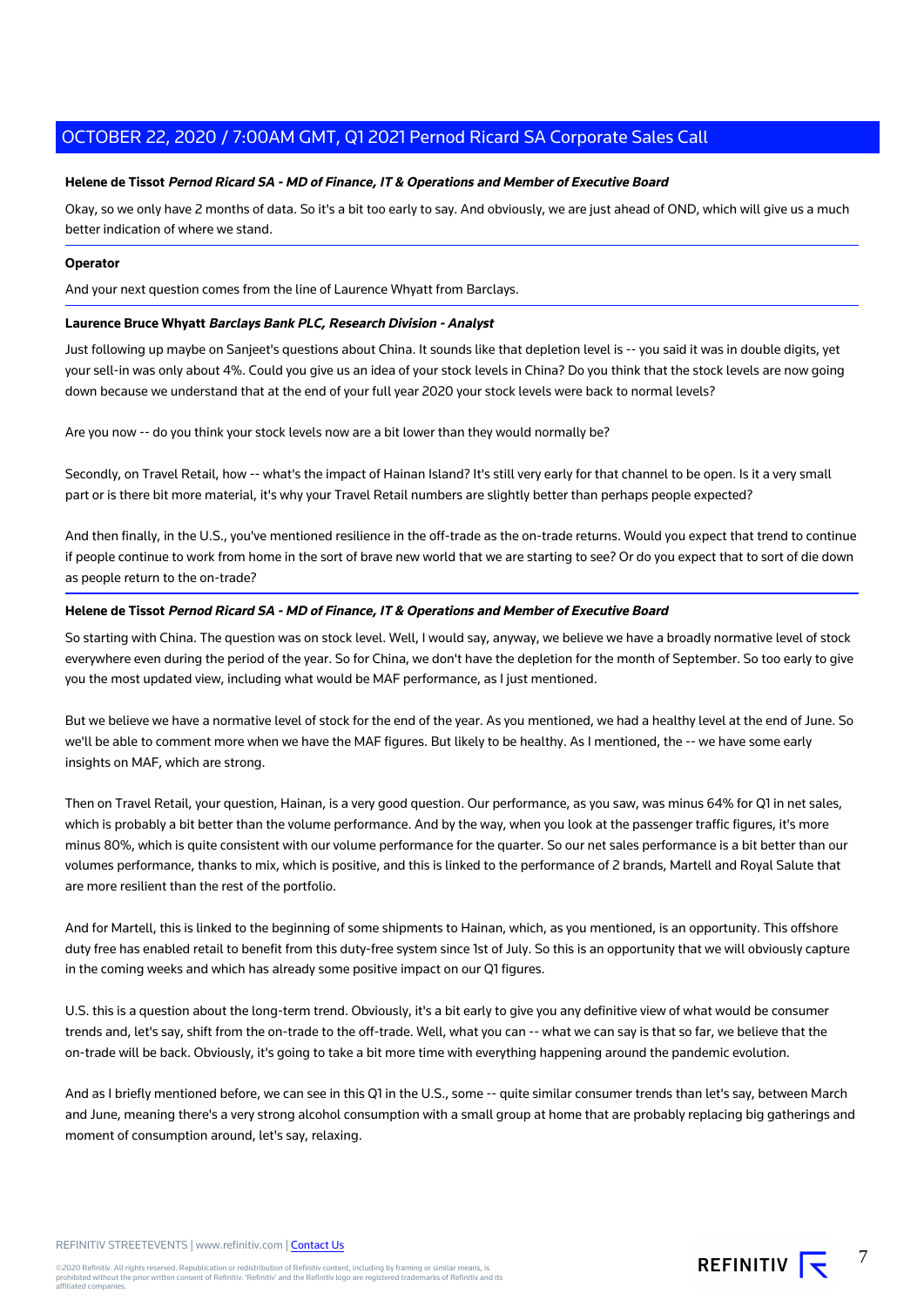There were also some virtual occasions but this is probably fading a bit when consumers have other choices. There is a search for quality, for availability of the brand and reliability and convenience, and we believe we have a strong portfolio to meet this consumer demand.

#### **Laurence Bruce Whyatt Barclays Bank PLC, Research Division - Analyst**

Just one follow-up on the Travel Retail. If you were shipping into Hainan island at the moment, can we assume that, that 64% in Travel Retail is then ahead of the depletions you're seeing?

#### **Helene de Tissot Pernod Ricard SA - MD of Finance, IT & Operations and Member of Executive Board**

There is some phasing in the shipments, I would say that the 64% is probably more supported by the positive mix I was referring to, meaning the resilience of Martell and Royal Salute.

#### **Operator**

Your next question comes from the line of Simon Hales from Citi.

#### **Simon Lynsay Hales Citigroup Inc., Research Division - MD**

Just a couple for me. Helene, can you just sort of just clarify again some of your comments around the shipments versus depletion trends? Because you called out in the presentation a number of sort of shipment build that we've seen in the U.S., I think Canada, a bit of in China ahead of Mid-Autumn festival, also in India ahead of some potential disruption there ahead of festive season.

Just to clarify, I may have missed it because the line was a little bit bad at the beginning, are you saying that actually the headline organic sales delivery that you've reported in the Q1 of just under minus 6%, that is a real representation of the true underlying depletion trends that you've seen on a global basis? I'm just trying to square the circle there.

Secondly, I wonder if you could also just talk a little bit about just the performance in France. That was particularly impressive given the comparative that you saw, and you mentioned the on-premise was reopening. Is there anything else specifically going on there at the brand level that sort of reinforced that good Q1 performance?

And then finally, I wonder if you could give any particular comments on the development of your online and e-commerce business in the quarter would be interesting, please.

#### **Helene de Tissot Pernod Ricard SA - MD of Finance, IT & Operations and Member of Executive Board**

Okay. Thank you, I will start with your first question. It is true we pointed some markets for which we see some phasing, and that's very true for Canada. For instance, we mentioned that also for Brazil. But I would say, to answer your question, in terms of global trend, it's true that the Q1 performance is probably a good reflection of the depletion performance.

But we mentioned as well for U.S. and China, the shipments ahead of festive season, is I would say something which is quite normal at this time of the year. Obviously, there is sometimes some phasing in China with Mid-Autumn Festival but having as well strong shipments ahead of OND in the U.S. is something that makes total sense and that has been happening for many years now.

So no significant gap between our shipments and depletion at group level. I hope this is answering your question.

#### **Simon Lynsay Hales Citigroup Inc., Research Division - MD**

Yes, that's great.

#### **Helene de Tissot Pernod Ricard SA - MD of Finance, IT & Operations and Member of Executive Board**

Okay. Thank you. So moving to France. I think it's true that the quarter has been probably quite good versus Q4, and this is as well due to the reopening of the on-trade during summer and the off-trade, which is quite good. And then obviously, moving to Q2, as you know, we are under curfew since the last Saturday. This is obviously in some key cities. This could be extended tonight, there is obviously some impact on the on-trade. So let's see. This improving trend, again, is probably due to staycation impact in France, with French people,

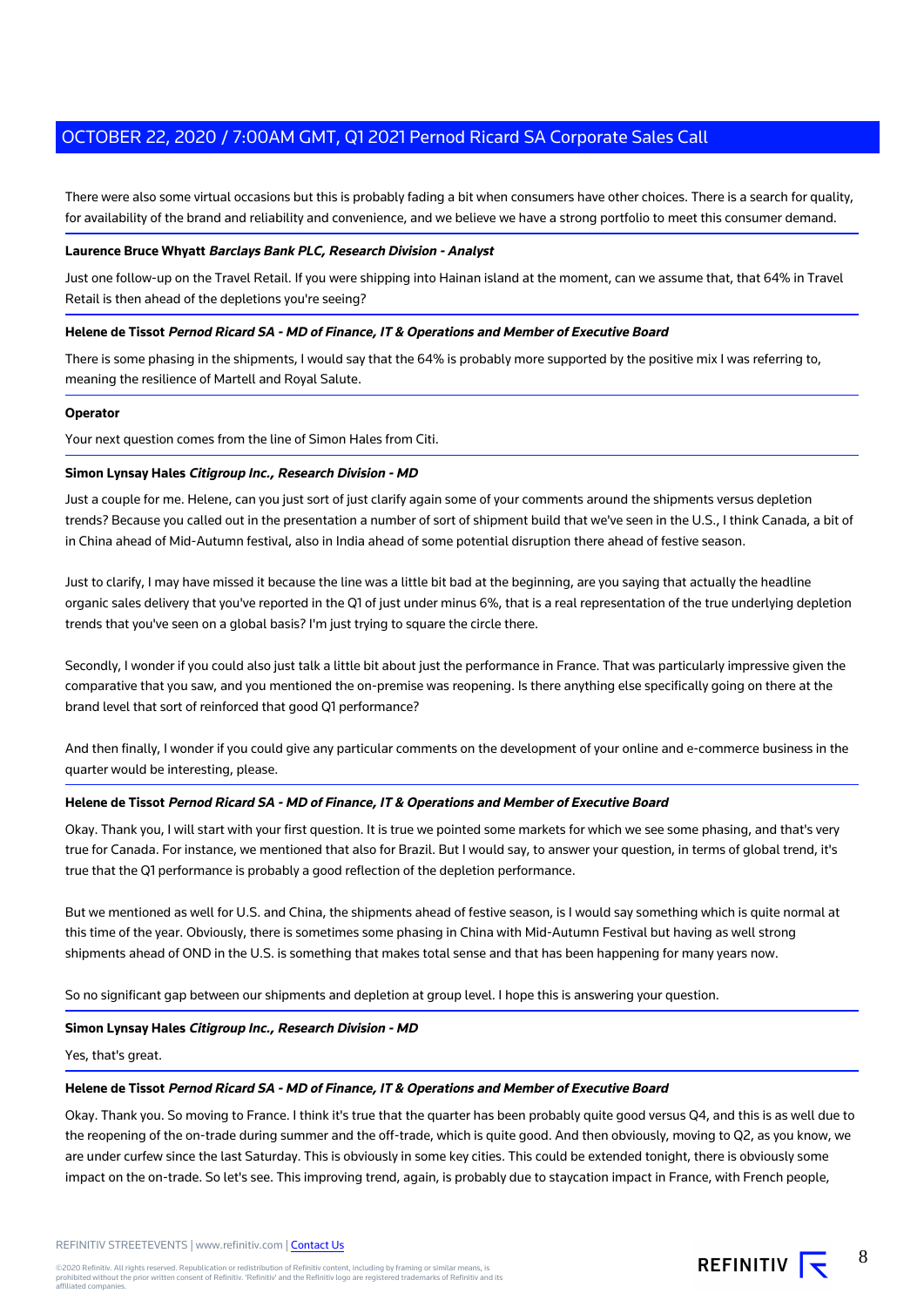most of them staying in France driving some good consumption during summer.

For the online, I would say, quite similar to the trend we described for the full year '20. This is accelerating in Q1 as well.

#### **Julia Massies Pernod Ricard SA - VP of Financial Communication & IR**

Operator, can we turn to our next caller, please.

#### **Operator**

(Operator Instructions) The next question comes from the line Olivier Nicolai from Goldman Sachs.

# **Jean-Olivier Nicolai Goldman Sachs Group, Inc., Research Division - Equity Analyst**

I got 3 questions, please. First, on the U.S., the Malibu brand has been doing very well now for a number of quarters. Could you please provide some details on the initiatives you've done? And how to managed to outperform the rum category? And if you think that, that growth for the Malibu brand is sustainable?

Second question is, again, a little bit on the US. But just to follow-up on the restocking effect that you've seen in many markets in Q1, and you mentioned the U.S. as being one. Now do you interpret this as a sign of confidence from wholesalers for the coming festive season? Or do you think it's just motivated by perhaps other factors, like potential price increase, or tariff, or anything like this?

And just lastly, could you help us a little bit navigating numbers in India because it's been very volatile. Q4 was down significantly, Q1 down 13% on your sales. Now are you kind of able to give us an idea of what has been the exit rate in term of depletion during this Q1? And how you think it will evolve over the next year? And if you think that India could go back once the restrictions are lifted to -- back to midterm trend of double-digit growth?

## **Helene de Tissot Pernod Ricard SA - MD of Finance, IT & Operations and Member of Executive Board**

Okay. Thank you. So maybe I'll start with the U.S. So you were asking question on Malibu. So it's true that this is a brand which is a Bastion, which is performing very strongly, as you mentioned. And this has probably -- has been amplified by -- since COVID, I would say. Well, the reason for this strong success is, I believe, a very consistent way of activating the brand, simple and consistent way for many months.

This summer activation has been very successful but -- during that summer as well. And it's a well known brand, which is strongly exposed to the off-trade and that's probably the reason why we've been so successful. And I would say it's obviously a very strong achievement to be delivered by a bastion brand, very happy with the success of Malibu in the U.S.

Your second question in terms of restocking in the U.S. and what I would say, our view is that the level of stock in the U.S. is normal given at the time of the year. And we assume for the full year, as we mentioned, doing our clear communication, sell-in equal sell-out in the U.S.

India, your question on exit rate, I would say, as I mentioned before, I mean this minus 13% net sales performance in India, it's probably a bit stronger than the underlying demand. We believe that in the off-trade, which is quite fully open, depletions are at c. 80% of pre-COVID level, that's where we are at the end of Q1, on-trade was closed and is reopening -- has been reopening very recently in some regions like in Delhi, but this is really based on a regional decision.

So moving forward, we believe that the situation will improve. But right now, it's not back to normal. Our production is not back to 100% either, but it's quite aligned with the demand trend I was referring to. And we believe we should come back to 100% production capacity progressively and be fully operational at the end of H2.

#### **Operator**

And your next question comes from the line of Trevor Stirling from Bernstein.

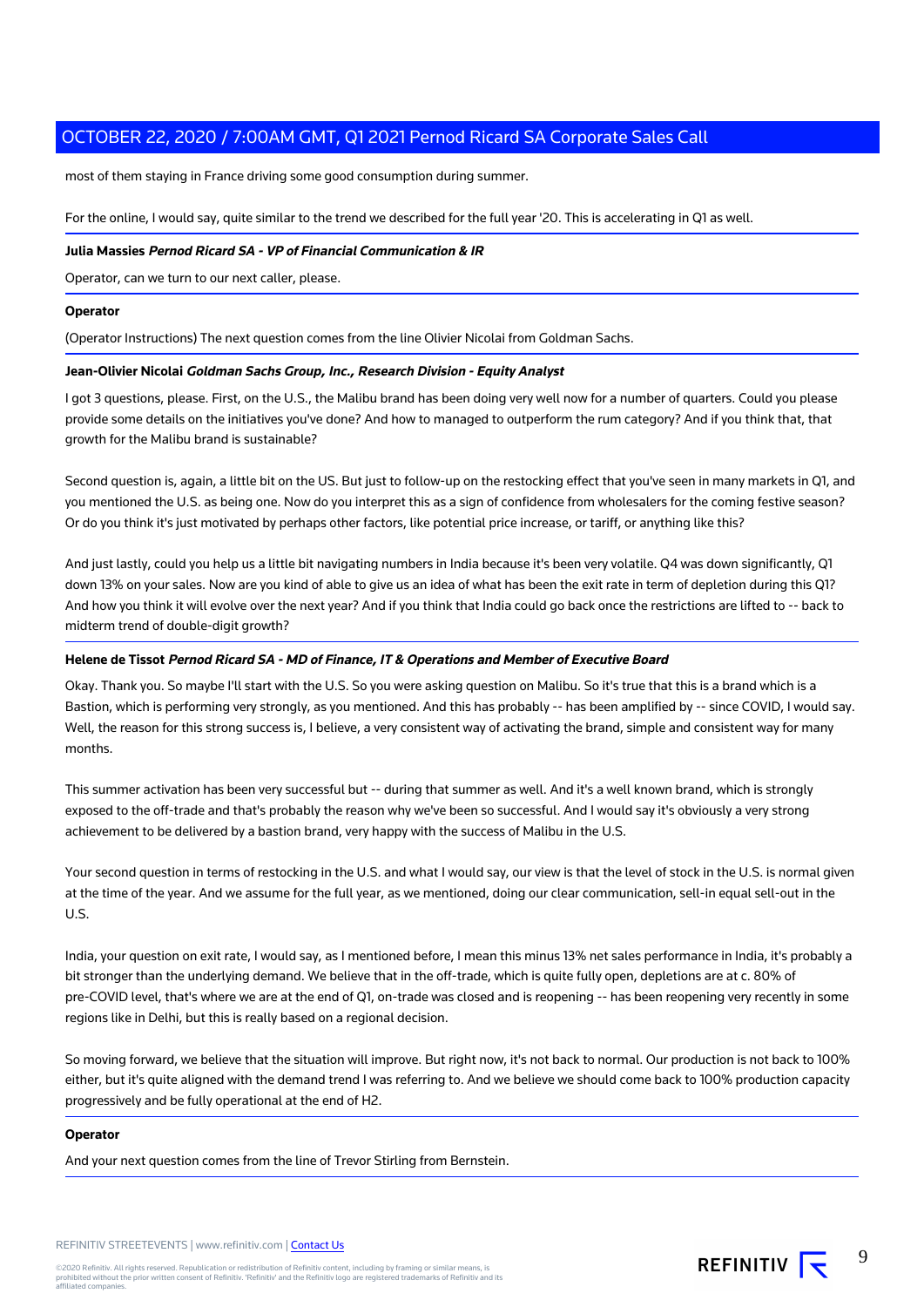# **Trevor J. Stirling Sanford C. Bernstein & Co., LLC., Research Division - Senior Analyst**

Two questions from my side, please, Helene. The first one is you referenced strict cost discipline in the presentation. And as you're now starting to think about perhaps putting some money back into the business, do you think you've identified permanent cost savings? Or was it largely things -- discretionary spend that you stopped but will come back?

And the second question, again, the year-end conference call a few months ago, you talked about the aspiration of getting A&P as a percentage of sales back to where it used to be. Given A&P was significantly reduced in H2 of last financial year, do you think that will largely recover in H2 of this financial year?

# **Helene de Tissot Pernod Ricard SA - MD of Finance, IT & Operations and Member of Executive Board**

Okay. Thank you very much. So I'll start with your first question on the cost discipline. So we are obviously still implementing a very strict discipline everywhere in the group with the same guidelines that were put in place quite quickly at the end of Q3 last year, meaning travel ban, recruitment freeze, salary freeze and very strict discipline in terms of spending, I would say.

So what we want to do is, obviously, to keep this strict cost discipline but as well have the agility to really adjust our resources and my comments in valid for both structure costs and A&P - I'll come back to your question on A&P in a minute - to really adapt to the evolution of the situation depending on the market. But we strongly believe that this year is going to be a mix of a very contrasted situation, depending on the market. It's already true in the first quarter with U.S. and China in growth. And we want to have that agility to really adapt our resource allocation, depending on the situation in every market, I would say.

So that's what you should expect for the year.

Moving to the A&P question. So obviously there were some very strong control and cut of the A&P in Q4 last year to adapt to the environment, meaning this, let's say, almost global confinement in many geographies, where obviously in that context the need to activate our brands was not there anymore.

We are now moving to what we call purposed-based investments, meaning that we have a very systematic prioritization of the investment behind our top priorities because we really want as well to have that agility to strongly invest behind top priorities, but being able, obviously, to keep a very strict control of our A&P, depending on the situation of the market.

So that means that there will be this, again, specific approach, depending on the market dynamics. But we believe it's fair to assume A&P to Net Sales ratio around 16%, which is very close to what we used to spend pre-COVID, but with this purpose-based approach and agility.

# **Operator**

Our next question comes from the line of Richard Withagen from Kepler.

# **Richard Withagen Kepler Cheuvreux, Research Division - Research Analyst**

First of all, on Jameson in the U.S., I mean that has traditionally been very much an on-trade brand. Can you talk a bit about how you have activated that brand in the off-trade?

And then the next question I have is on digital, again. Have you seen a slowdown in e-commerce growth as markets opened up again after the lockdowns?

And on the investments in digital, in which regions will you invest the most behind e-commerce?

# **Helene de Tissot Pernod Ricard SA - MD of Finance, IT & Operations and Member of Executive Board**

Okay. Thank you. So maybe I'll start with your first question on Jameson. So it's true that this brand is probably more exposed to the on-trade than, let's say, the split of the market between on and off in the US and that is one of the most on-trade brand for us as well. And when you look at the recent trends of Jameson, this is strongly performing in the off-trade.

REFINITIV STREETEVENTS | www.refinitiv.com | [Contact Us](https://www.refinitiv.com/en/contact-us)

©2020 Refinitiv. All rights reserved. Republication or redistribution of Refinitiv content, including by framing or similar means, is<br>prohibited without the prior written consent of Refinitiv. 'Refinitiv' and the Refinitiv affiliated companies.

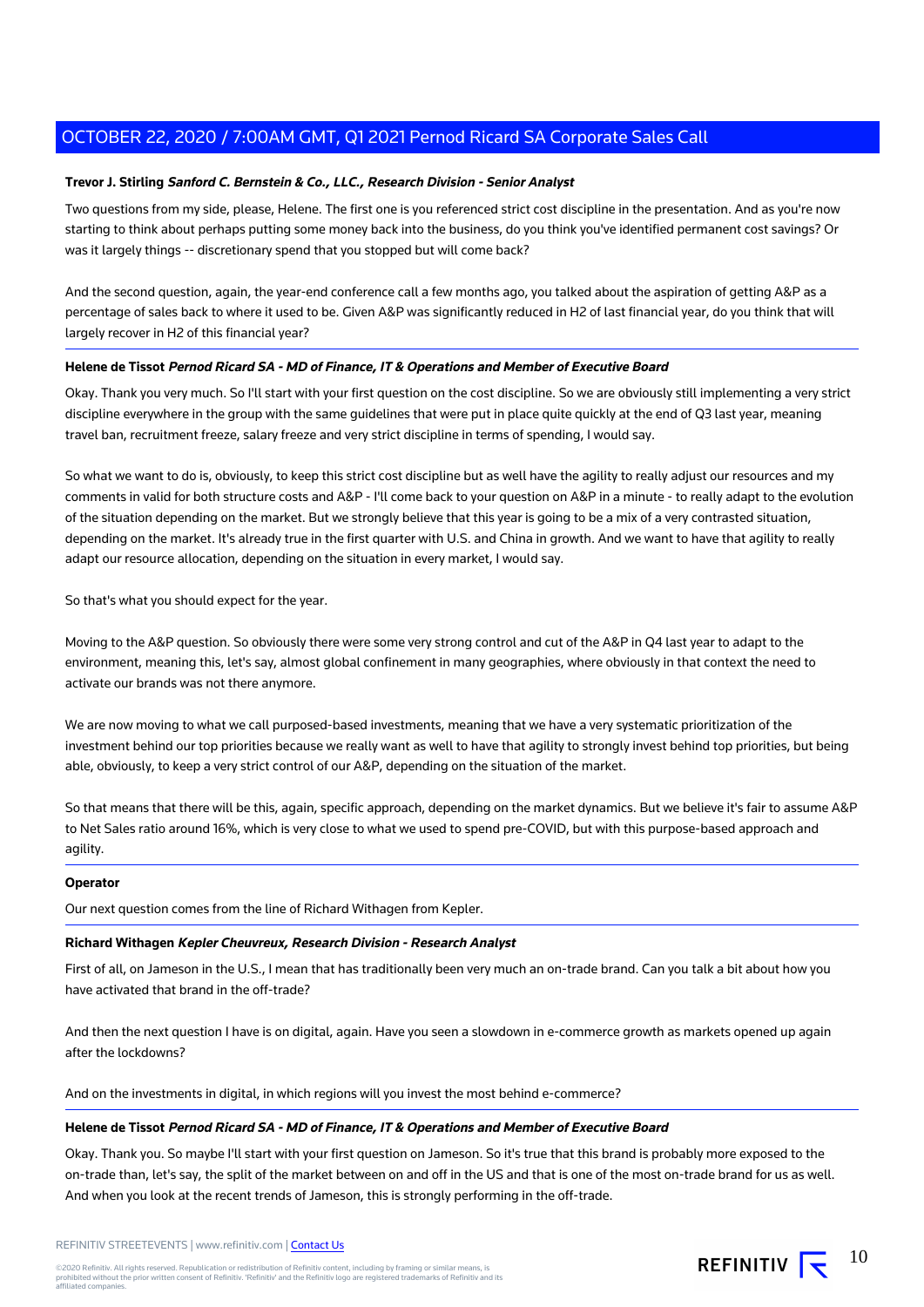And when you look at the latest Nielsen figures, Jameson is growing very strongly. The Irish whisky category is growing well since March, and it's going in line with the spirits market and Jameson is growing in line with the category. So when I look at the figures since March, it's plus 30% in Nielsen and plus 16% in the 52 weeks. So a strong performance, I would say.

In terms of activation, I mean we've been quite agile to react to the confinement. For instance, we have some digital activation as soon as mid-March around the St. Patrick, which was the beginning of the confinement in the U.S. to bring St. Patrick at home. If I remember well, the activation for Jameson, so -- which is really showing that agility. We want to have to adapt to what's happening and to be able to be very much consumer-centric.

So Jameson has been performing well in this context of very strong resilience of the off-trade in the U.S.

Your second question in terms of e-commerce, well, I would say as I mentioned briefly earlier today, very consistent trends in e-commerce compared to last year. This is quite strong and accelerating. No change in the beginning of the fiscal year '21. And then in term of market, the situation is quite different depending on the market for the e-commerce. As you know, this is a strong channel in China. And this - we believe this is a key channel to increase our penetration in China, which is our key strategic priority. And this is obviously a channel that we are leveraging to capture our -- the opportunity behind the channel in that country.

And the situation can be very different from one brand to the other brand. It's probably already double-digit weight in terms of sales for brands like Absolut, more single-digit for Martell.

# **Julia Massies Pernod Ricard SA - VP of Financial Communication & IR**

We'll take our final 2 callers, please.

# **Operator**

We do have still 2 more questions left. Your next question comes from the line of Chris Pitcher from Redburn.

# **Chris Pitcher Redburn (Europe) Limited, Research Division - Partner of Beverages Research**

I apologize if I missed the comment earlier because it was a bit of a crackly line. But could you talk a bit about Martell in the U.S.? We're hearing very strong growth for cognac from most other providers. But unless I've missed it, I don't think you've mentioned Martell in the United States.

And then also in the U.S., are you able to give us a scale for how much Cold Brew is up to now in terms of Jameson, whether you've been able to fully activate that as much as you'd hoped?

And then secondly, could we just have a bit of an update on potential regulatory barriers in India to a recovery? Where we are in terms of state taxes, dry laws and so forth? Just to understand that over the next year if possible.

# **Helene de Tissot Pernod Ricard SA - MD of Finance, IT & Operations and Member of Executive Board**

Thank you. So maybe I'll start with your last question on India. And obviously, it's a very difficult exercise to predict what can happen from a regulatory point of view. Well, I would say that, as you know, we've been facing quite some strong taxes at the end of fiscal year '20 called Corona taxes leading to significant price upgrade.

The regulation, I mean, keeps moving, and there are still some places where we face those taxes. But the rate is going down, but it's still very high in some states like for instance, Andhra Pradesh. I would say, in average, we are probably still facing corona taxes that are, I would say, around 15% to 20% in terms of rate. This is variable by state, as I mentioned. And it's better at the end of June, where we are probably talking about average taxes between 25% to 30%.

Then back to your question on the U.S. So Martell, in terms of category, you're very right by saying that the cognac category is in a strong dynamism. We are quite small in the U.S. So we have a very small basis. That's why I didn't comment on the performance of Martell in

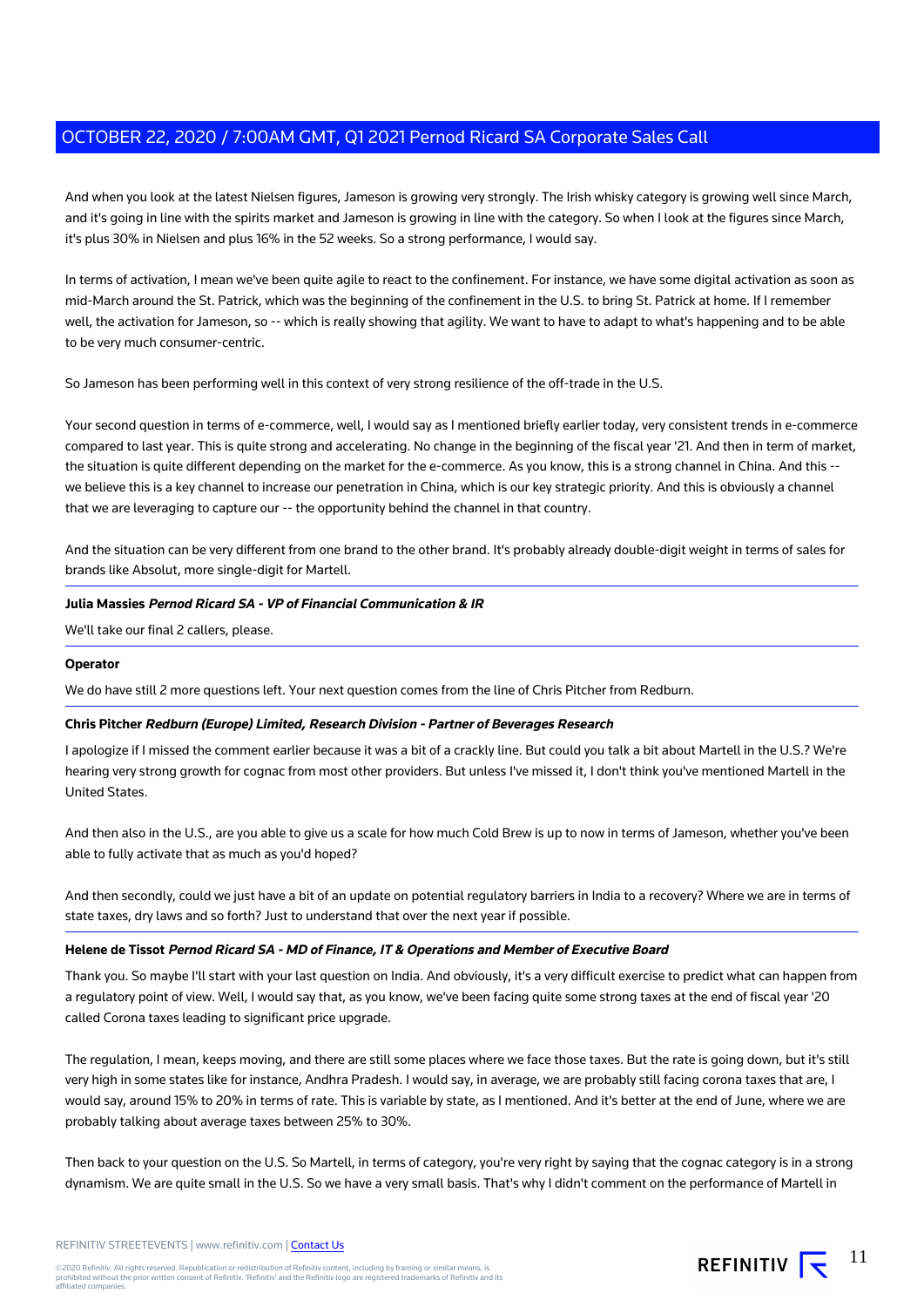the US due to the size of the brand in the market.

For Cold Brew, and it is one of our fiscal year '20 innovation, it so that the timing of the launch was obviously impacted by COVID. So we believe this is a great product that we're going to obviously strongly support in the month to come. It's still quite small, but it's a very recent launch.

# **Operator**

And your last question comes from the line of Pinar Ergun from Morgan Stanley.

### **Pinar Ergun Morgan Stanley, Research Division - Equity Analyst**

I have 2 questions, please. Firstly, could you please give us an update on your market share trends in your must win markets? And second question, you highlighted challenging economic conditions. Do you anticipate any down-trading in any of your key countries going forward?

## **Helene de Tissot Pernod Ricard SA - MD of Finance, IT & Operations and Member of Executive Board**

Thank you. So I answer your first question. I mean, in terms of market share, I would say that we've been commenting thus far full year performance less than 2 months ago. And I think that's a much more, let's say, value data to refer to in terms of market share gain and stabilization for our top markets. So it would be too -- I mean it's too early to make any comments on where we stand. But as I said, the performance was quite strong last year, and there's no reason to believe that there is any significant change.

For your second question in term of down-trading, it's true that in the current economic environment, that it's a fair question. I would say, when I look at our performance right now and the trend in our key markets, we don't see any down-trading so far, probably on the contrary, I would say.

When you look at U.S. as you know, this was a quite strong trend in the off-trade of this, let's say, strong premiumization that happened quite fast after the first, I would say, days of impact of COVID-19. And when you look at the most recent NIELSEN, it's still very true. I have the -- I am referring to the figures and you look at -- I mean the performance of standard +10%, premium +22%, super premium +40%, ultra premium +54% and prestige and above +70% so definitely, it's strong premiumization there. And in other markets, for instance like India, in this first quarter, we had strong performance of our brands like Royal Stag and Blender's Pride compared to Imperial Blue, which is as well a strong performance in terms of more premium brands, I would say, in a tough context.

# **Julia Massies Pernod Ricard SA - VP of Financial Communication & IR**

Thank you very much, Helene. I think this brings our call to a close. So thank you very much, ladies and gentlemen, and have a good day.

# **Helene de Tissot Pernod Ricard SA - MD of Finance, IT & Operations and Member of Executive Board**

Thank you all. Talk to you soon. Bye-bye.

#### **Operator**

Thank you. That does conclude our conference for today. Thank you all for participating. You may all disconnect.